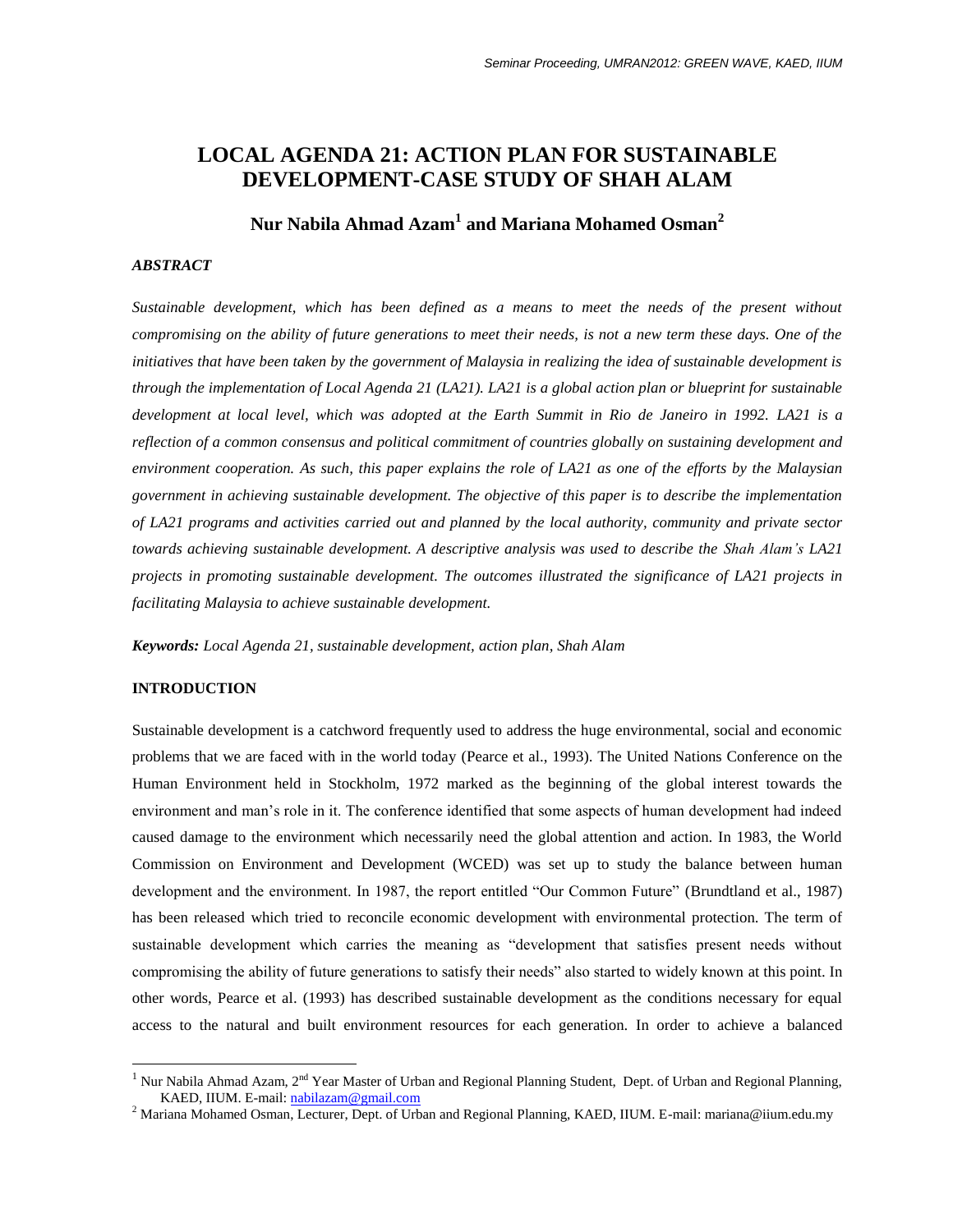development, an initiative called Local Agenda 21 (LA21) was proposed at the United Nations Conference on Environment and Development (UNCED) in 1992 (Tonami and Mori, 2007). Nakaguchi (2004) has described LA21 as an agenda which sets tasks and a vision in order to promote sustainable development at the local level and shows the menu of action. It is an attempt to set development agendas at the local level for a better "quality of life" and "liveability" (Selman, 2000). Therefore, this paper examines the role of LA21 as one of the efforts by the Malaysian government in achieving sustainable development. Throughout this paper, the implementation of LA21 programs in the case study area, Shah Alam City, will be assessed in order to identify the role of LA21 programs in achieving sustainable development.

## **LITERATURE REVIEW/PROJECT REVIEWS**

#### **Sustainable development**

Sustainable development is about caring for the environment not only for human being but also to other living organism and for the future generation. It conveys the concept of redistribution of riches on a global scale in order to achieve a quality of life for all. According to Baker (2006), this environmental development model is aimed not just at protecting nature, but at creating an ecological society, social progress as well as environmental protection. Baker (2006) further explained that in sustainable development model, the promotion of human wellbeing does not have to depend upon the used of nature and natural environment. The model seeks to reconcile the ecological, social and economic dimensions of development, now and into the future, and to adopt a global perspective in achieving the task. It aims at promoting a balance form of activities that promote development within the ecological carrying capacity of the planet, which is socially just and economically inclusive. It focuses not upon individual advancement but upon protecting the common future of mankind and other living organism.

Sustainable development comprises of three pillars which are social, economy and ecological which also has known as environment (Ekins, 2000). The three elements must be integrated to achieve sustainable development. As a matter of fact, the main focus of sustainable development is on society, and its aim is to include environmental considerations in the steering of societal change, especially through changes to the way in which the economy functions. In other words, the essence of sustainable development is all about balancing the needs, demands and well-being of the natural environment with social equity and economic development (Baker, 2006). Consequently, sustainable can only be achieved when the social development, economic development and environmental improvement are integrated.

#### **Local Agenda 21**

Agenda 21 is one of the significant outcomes of the United Nations Conference on Environment and Development (UNCED), later to be known as the Earth Summit, held in Rio de Janeiro in 1992. It is a comprehensive universal strategy for global action on sustainable development, dealing with today"s problems and trying to set the framework within which the problems of tomorrow can also be addressed (Koch and Grubb,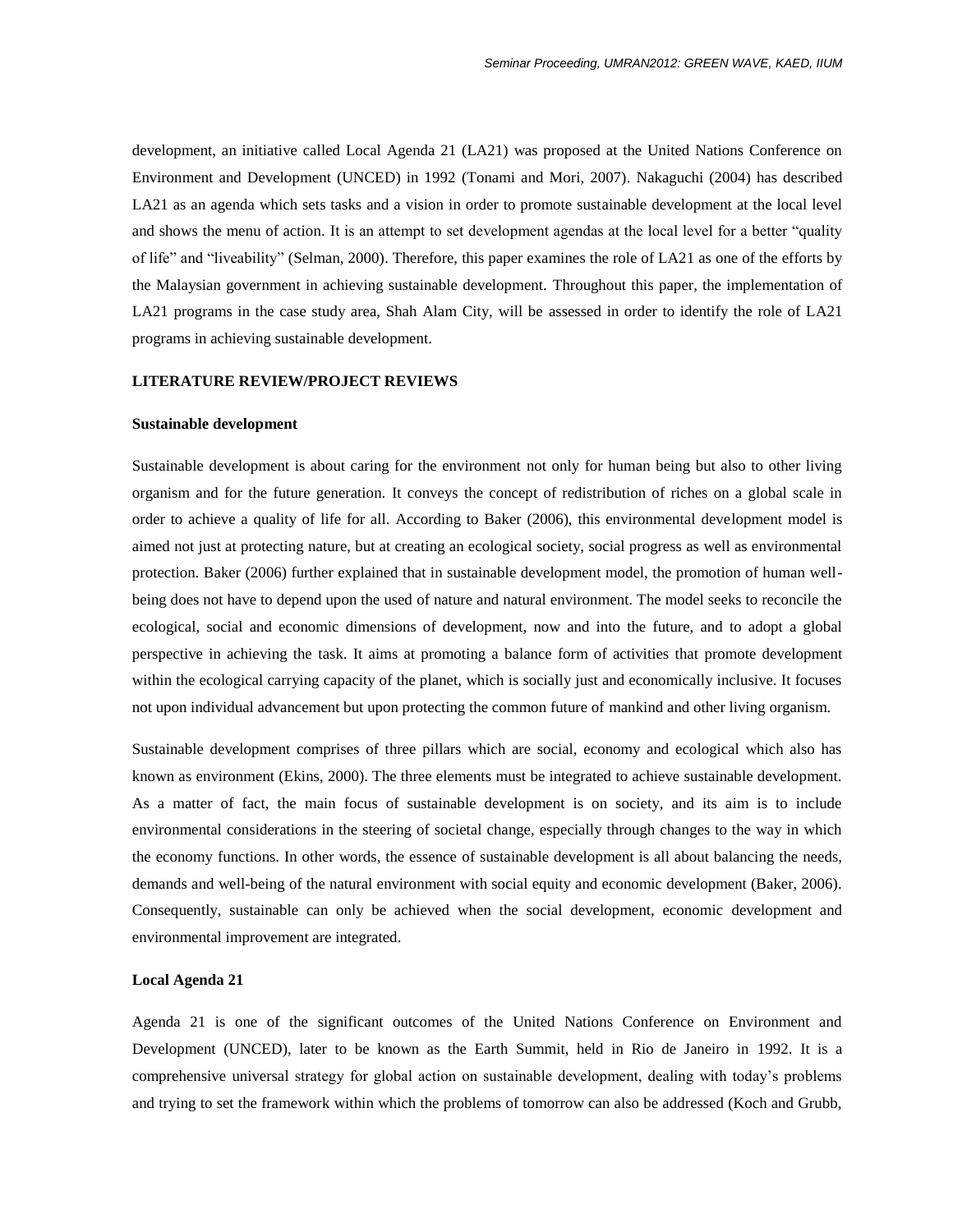1993). Agenda 21 proposed that local government should play a central role in implementing sustainable development via the development of individual LA21 programs for local areas (Fowke and Prasad, 1996). As such, the formulation of LA21 stresses on the preparation of action plans or programs to address complex local problems existing mostly in urbanized area. It presents a framework for local authorities to plan together with the residents and local organization in the design and provision of services to the community (ICLEI, 1997). According to Niss (2002), developing the LA21 is supposed to be the continuing process needed to achieve local sustainable development, integrating local economic, social and ecological perspectives. LA21 is intended to translate sustainable development principles and objectives into practical action at the local level. Therefore, the aims of LA21 also should correlate with sustainable development.

#### **Characteristics of LA21 Program**

Since LA21 is claimed as a sustainable development program, the characteristics of LA21 program must reflect the concept of sustainable development. LA21 programs should address economic, social and ecological needs consensually, include a common vision for a sustainable future, establish a stakeholders group to oversee the process and contain an action plan with concrete long-term targets. Apart from this, LA21 programs must also have a monitoring and reporting framework, indicators to monitor progress as well as tangible activities and programs to actualize its action plans.

#### **LA21 Process**

There is no single "correct" way to engage in sustainable development planning (ICLEI, 1997). Therefore, the process of LA21 can be interpreted in many ways as long as the concept remains the same – the involvement of community participation and multi-sector strategic planning elements. In Malaysia, Ministry of Housing and Local Government (2002) has described LA21 process into six stages:

#### i. Stage 1: Community vision

The local authority will start the process by approaching the community and private sector to jointly work together to formulate the community vision. The vision is usually achieved through workshops and discussions with the stakeholders where the idea of LA21 and sustainable development concepts were introduced.

#### ii. Stage 2: Partnership

Partnerships are perceived as arrangements that can further drive for sustainable development (Glasbergen, Biermann and Mol, 2007). At this stage, partnership will be established between all stakeholders during the formulation of community vision and identification of issues within the area.

#### iii. Stage 3: Community-based issue analysis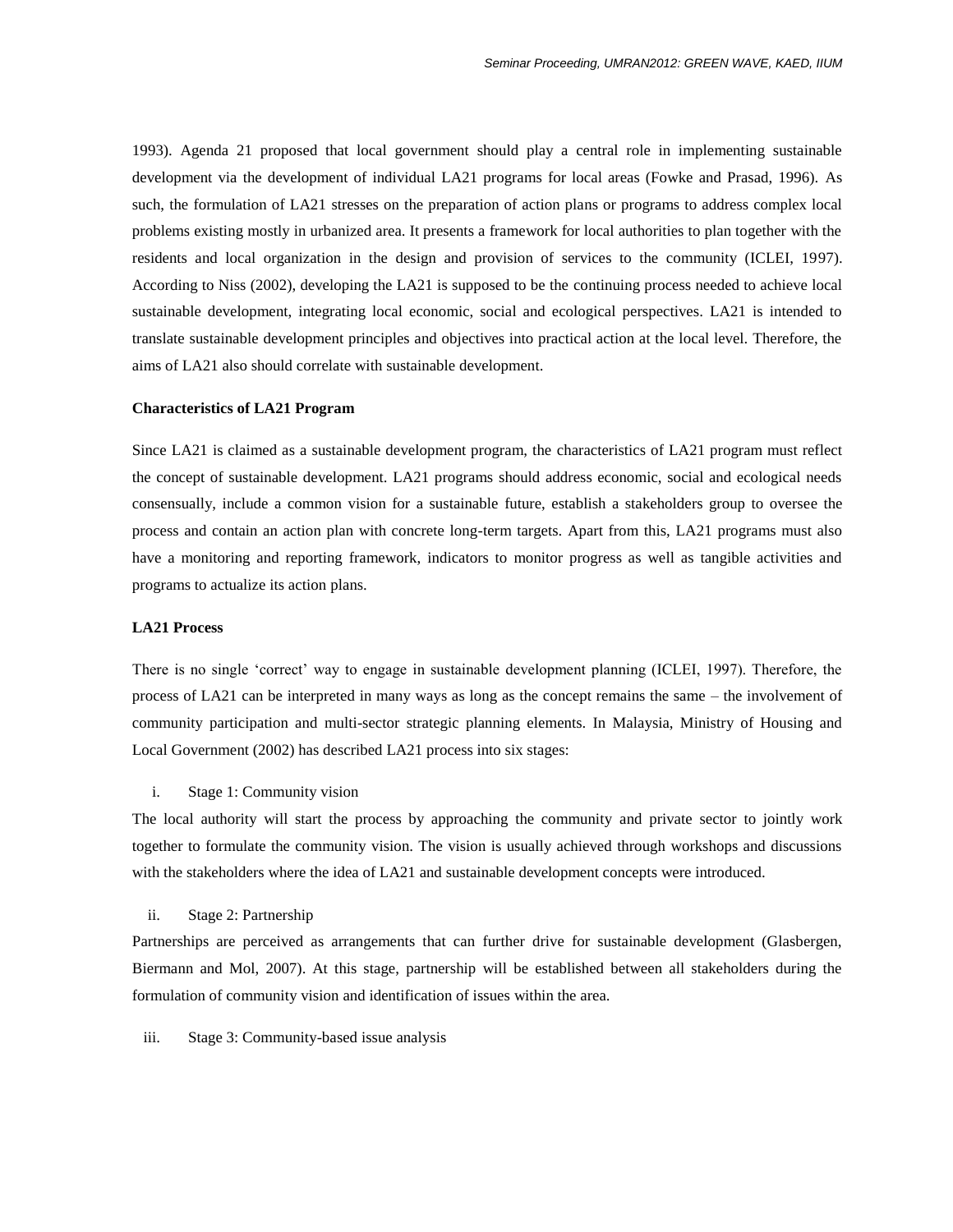The interaction between different sectors, between technical knowledge and community wisdom is called community based issue analysis. The process involves the community in the analysis of local development, service and sustainability issues. All issues must be addressed to ensure community vision can be achieved.

#### iv. Stage 4: Action plans

LA21 Action Plan is a document which consists of a list of actions agreed by all stakeholders to undertake for the achievement of sustainable development. It serves as an instrument to achieve the community vision as well as to meet the objectives of integrated issues namely social, economic and environmental.

## v. Stage 5: Implementation and monitoring

Once the action plan is endorsed by the stakeholders, it is then ready for implementation. The action plans are implemented through the creation of new programs and the reformulation of existing ones. Monitoring process starts once the program or project is implemented. All implementation activities and their impacts should be monitored and documented continuously for the evaluation process later on. Besides, it is to ensure progress and that obstacles are overcome.

### vi. Stage 6: Evaluation and feedback

Evaluation and feedback are to celebrate successes and to seek opportunities for improvement, to review objectives, strategies and actions as necessary. This process provides an opportunity for the stakeholders to assess and give recognition about their involvement and contribution to the process. In addition, this process also used to inform the general public about progress in meeting specific targets, and to signal when the action plan must be altered.

## **Action Plan**

Action plan has been described as a sequence of steps that must be taken or activities that must be performed well, for a strategy to succeed (Materialism, n.d.). In LA21, action plan is one of the significant elements since the preparation of action plan is the central elements in sustainable development planning (ICLEI, 1997). A strategic action plan should address problems and needs at a systematic level and with a long-term perspective. According to ICLEI (1997), in order to promote sustainable development, there are several aspects should be addressed and enhanced in the preparation of LA21 Action Plans. They are:

- i. the community"s natural resources
- ii. the local ecosystem and ability of the environment to support the town"s needs
- iii. the aesthetic and cultural qualities of the town and community
- iv. the community"s human assets such as health, education and natural abilities
- v. the community"s social assets such as cooperation and integration between neighbours, social groups, businesses, governments and their ability to work together
- vi. the community"s built assets such as infrastructure, parks and buildings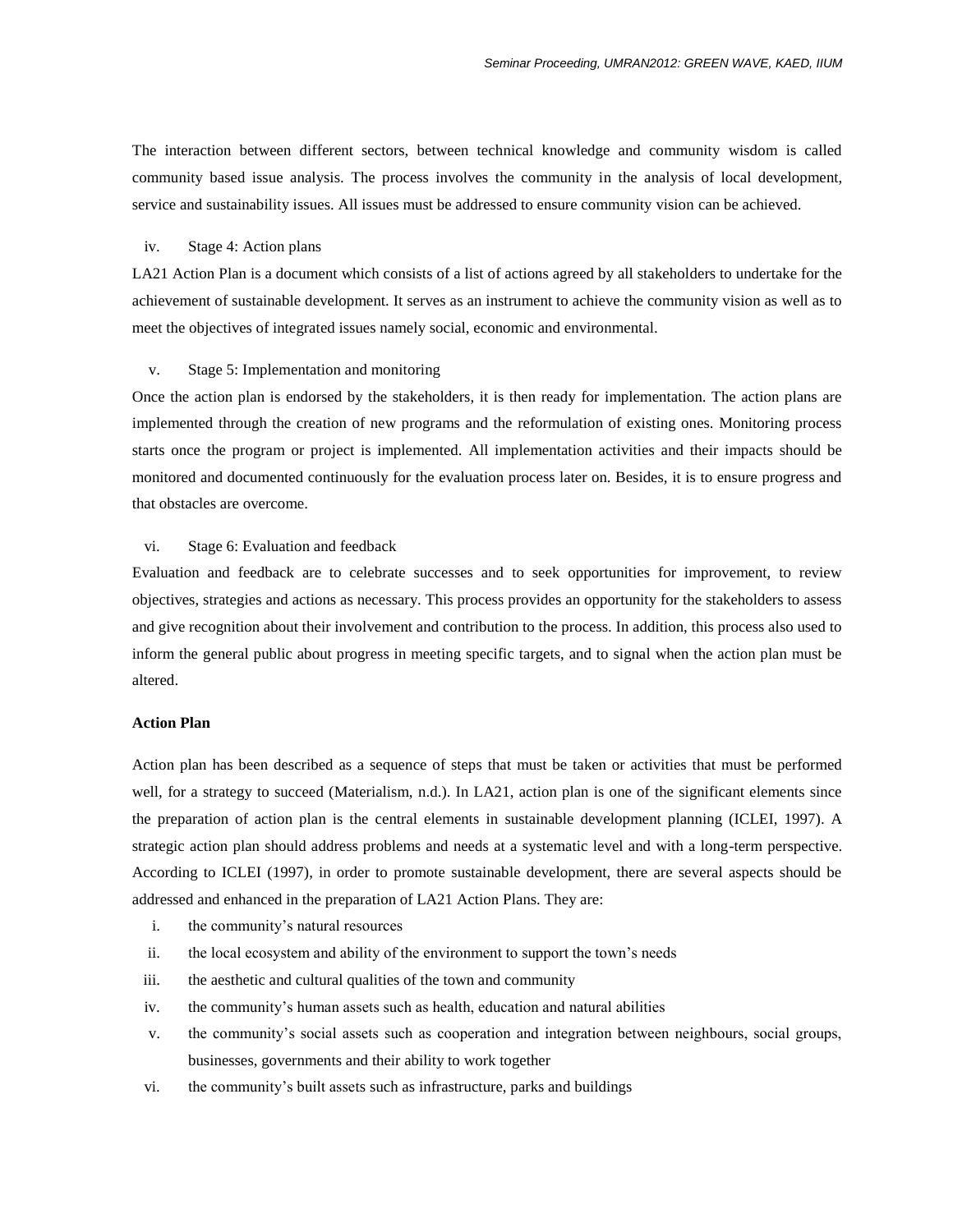- vii. social interaction, economic vibrancy and care for environment
- viii. equity in the present community as well as towards future generations
- ix. mutually beneficial relationships between social, economic and environmental needs of the community and town

#### **Sustainable development in Selangor**

Selangor's Commitment to Sustainable Development underpinned the project on Strategies for Sustainable Development and Agenda 21 Selangor, which was initiated in 1998 (Pereira, Ibrahim Komoo, Nordin Hasan and Halimaton Hashim, 2005). The main objective of this project was to formulate strategies and action plans for sustainable development, in line with the government"s aspiration to achieve developed status by the year 2005. One of the documents that have resulted from that project is Agenda 21 Selangor which defined as a strategic action plan to develop the state based on a holistic approach and the concept of sustainability (Government of Selangor, 2003). Over 700 strategic actions have been identified based on the strategies for sustainable development. As such, two local authorities were selected for the pilot study of the implementation of Agenda 21 Selangor which were Shah Alam City Council and Kuala Selangor District Council.

#### **Malaysian Urban Indicator Network (MURNINet)**

MURNINet has been developed by the Federal Town and Country Planning Department (TCPD) to assess the sustainability of urban areas. It aims to develop a set of urban indicators to assess the development of urban area towards sustainable development (Saadatian et. al, 2011). The achievement of towns and cities are evaluated by 11 broad criteria, namely demographic, housing, urban economic, utility and infrastructure, public facilities and recreation, environment, sociology and social impact, land use, tourism and heritage, transportation and accessibility, and finance and management sectors (Joseph, Pilcher and Taplin, 2009; Saadatian et. al, 2011). Basically, some of the purposes of MURNINet include identifying and proposing solution for urban quality and problems, improving the level of services and facilities for local community as well as providing sources to solve the local community problem (MURNINet, n.d.). For this study purpose, the result from MURNINet has been used to evaluate the effectiveness of LA21 programs in assisting Shah Alam City Council to achieve sustainable development.

## **METHODOLOGY**

Throughout the research, information was gathered through a descriptive and explanatory research to achieve the research objectives. The primary research of this topic was extensively relied on the library research and document analyses related to the principles of Local Agenda 21 and its practices had been conducted. Documents and survey produced either by the local authorities and Ministry were also analyzed. In order to obtain the required information to fulfill the research objectives, a case study on Shah Alam City Council (SACC) was carried out. The data gathered were analyzed in the next section. Finally, the various elements of the study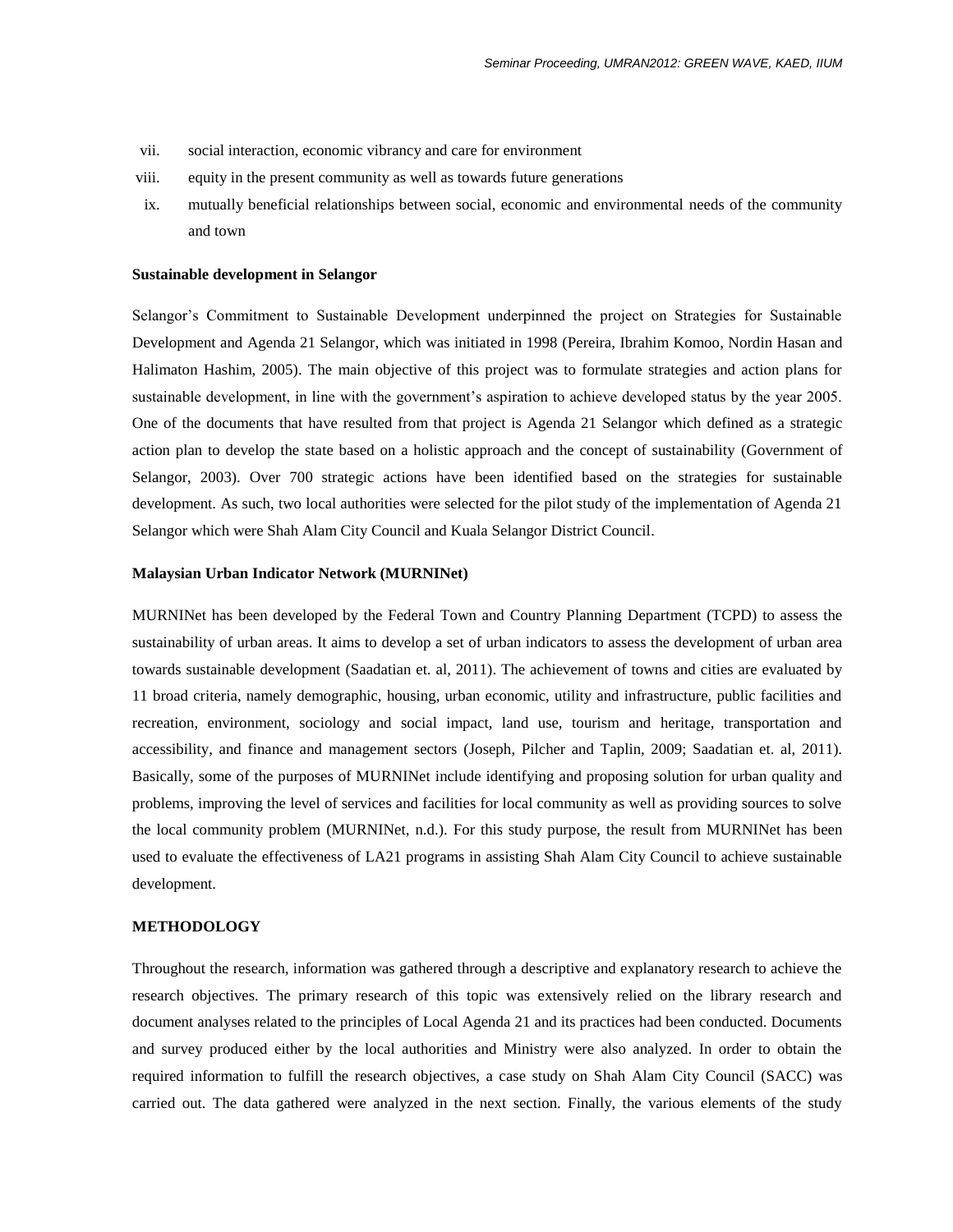including the conclusions and recommendations will be discussed at the final stage. As such, that is the overall research process and methods undertaken.

## **RESULT ANALYSIS AND DISCUSSION**

SACC has been chosen for the case study since it is one of the pilot projects of Agenda 21 Selangor which representing the local authority in urban area (SACC, 2012). Accordingly, the council has inculcated the values of sustainable development in every implementation of social, economy and physical development. A balanced development of those three elements is vital in ensuring the development activities in the future will not leave the adverse implications for the future generations. Hence, SACC has outlined some strategic planning in order to strengthen the implementation of LA21 in Shah Alam:

- i. Adopting the concept and principles of Agenda 21 at all levels of management and community
- ii. Executing a permanent structure and implementation mechanisms
- iii. Embracing the process of "capacity building" to change the thinking minds and build the capacity of councilors, staff and the community

This section analyzes the LA21 Action Plan and programs of Shah Alam which contribute to the achievement of the city as the most sustainable city in Selangor in year 2010 (MURNINet, n.d.).

## **Shah Alam LA21 Action Plan**

According to Shah Alam City Council (2012), the LA21 action plan in Shah Alam is divided into three sections, which reflects the three elements of sustainable development; social, environment and economy. Thus, the LA21 programs have been arranged according to the three divisions as well. Table 1 shows the list of Shah Alam LA21 programs that was identified and implemented in year 2011:

| No.            | <b>Action Plan</b>                      | Program                                                           |  |  |  |
|----------------|-----------------------------------------|-------------------------------------------------------------------|--|--|--|
|                | <b>Social</b>                           |                                                                   |  |  |  |
|                | <b>Smart Community</b>                  | Shah Alam Residents' Representative Council Seminar 2011          |  |  |  |
| $\overline{c}$ |                                         | Shah Alam Smart Community Competition                             |  |  |  |
| 3              | <b>Environmental Awareness Campaign</b> | Workshop on Preparation of Shah Alam LA21 Blue Print              |  |  |  |
| 4              |                                         | Publication of "Adam Cares For The Earth Series" book sources and |  |  |  |
|                |                                         | activities                                                        |  |  |  |
| 5              | Disabled people                         | <b>Disability Access Audit</b>                                    |  |  |  |
| 6              |                                         | Workshop Program for Disabled                                     |  |  |  |
| 7              | Safe City                               | Safety Campaign: Preventing Street and Property Crime             |  |  |  |
| 8              |                                         | <b>MBSA CCTV Launching</b>                                        |  |  |  |
| 9              | Preservation of Urban Forest Park       | 2011 World Environment Day @ Shah Alam                            |  |  |  |
|                |                                         | <b>Environment</b>                                                |  |  |  |
| 10             | Preservation of Urban Forest            | Urban Forest Park program                                         |  |  |  |
| 11             |                                         | Green Pilot Program                                               |  |  |  |
| 12             | Love Our River Campaign                 | Tree Planting Program with $NGOs - River &$ Trees for Life 2011   |  |  |  |
| 13             |                                         | Clean-Drain Campaign                                              |  |  |  |
| 14             |                                         | <b>IPTA River Rangers Mini-Carnival</b>                           |  |  |  |
| 15             | Recycle Campaign                        | Recycling Campaign 2011                                           |  |  |  |
| 16             |                                         | Kitchen Waste Recycling Campaign                                  |  |  |  |

**Table 1:** Shah Alam LA21 Programs in 2011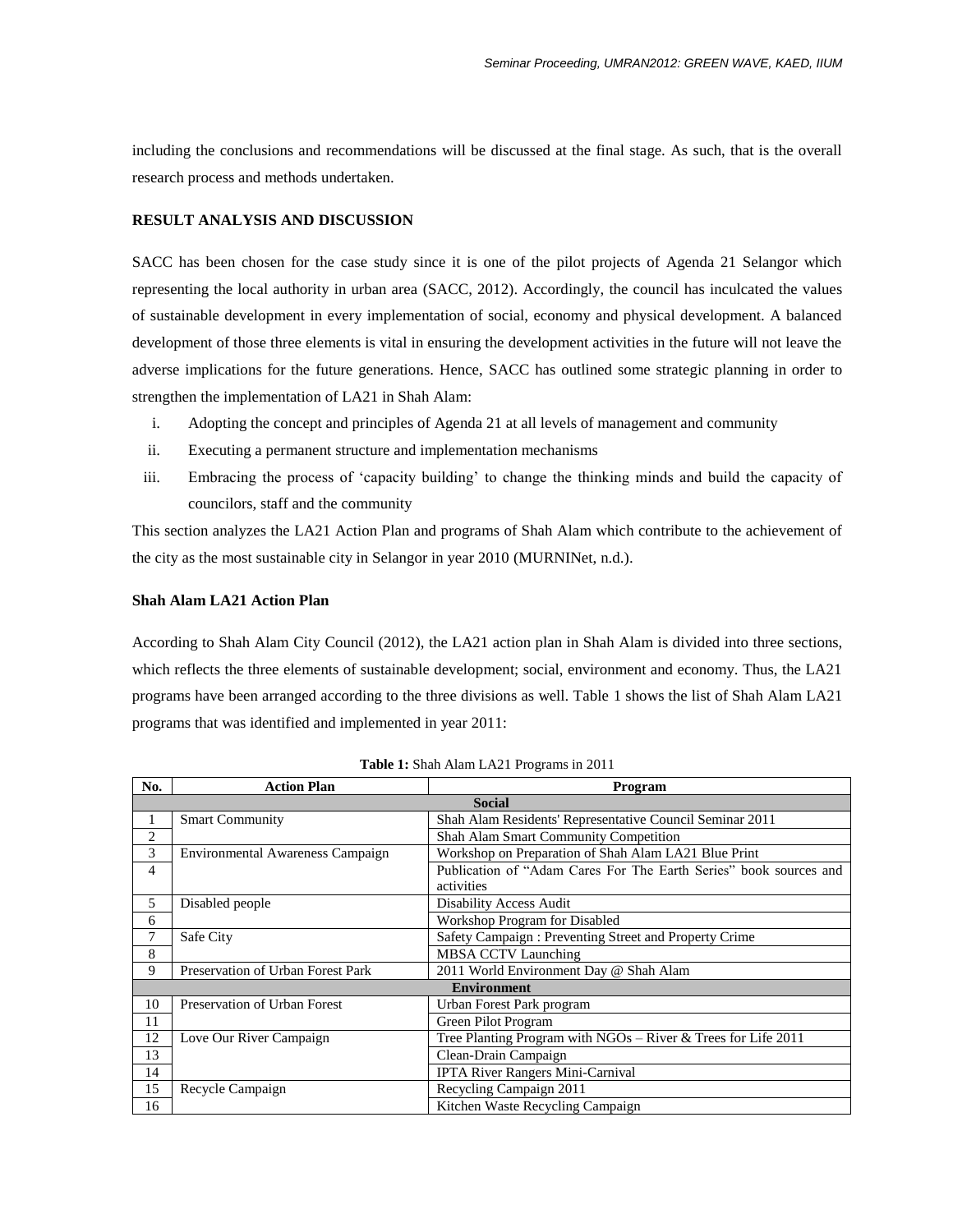| 17 |                                    | Wisma MBSA Recycling Competition                            |  |  |  |  |
|----|------------------------------------|-------------------------------------------------------------|--|--|--|--|
| 18 |                                    | City Centre Buildings Recycling Competition (Seksyen 14)    |  |  |  |  |
| 19 | <b>Smart Community</b>             | <b>Community Orchard</b>                                    |  |  |  |  |
|    | <b>Economic</b>                    |                                                             |  |  |  |  |
| 20 | Urban Kiosk                        | Urban Kiosk – Woven bag distribution                        |  |  |  |  |
| 21 | Shah Alam as a Tourist Destination | Weekend Bazaar                                              |  |  |  |  |
| 22 |                                    | Anggerik Exhibition                                         |  |  |  |  |
| 23 | <b>Poverty Eradication</b>         | Poverty Eradication Program: Job Opportunities in Shah Alam |  |  |  |  |
| 24 |                                    | Selangor Entrepreneurial Empowerment Seminar                |  |  |  |  |

*Source: Shah Alam City Council (2012)*

From the data above, it can be analyzed that Shah Alam Action Plan is in line with the LA21 Action Plan which has been stated in Agenda 21 guidelines that has been agreed in Earth Summit 1992. In terms of social programs, Shah Alam LA21 Action Plan addresses the aspects of education, public amenity, public health and social integration. Meanwhile, the aspects of aesthetic, cultural qualities and utilities have been addressed in the field of environment. In terms of economy, the aspects of vibrant economy and poverty eradication have been enhanced by the council in the action plan.

## i. Social

Basically, for social division, the council aims to enhance the condition of the society through improving education on environment among the local community, upgrading the infrastructure and public facilities for the convenience of people and strengthening the neighbourhoods among the residents. Apart from that, SACC also wants to improve the social welfare through empowering the disabled facilities, creating Shah Alam as safe and barrier-free city as well as strengthening the collaboration between stakeholders under the concept of smart partnerships. In order to achieve this aims, there were five action plans produced in year 2011 which covered under social division. They were smart community, environmental awareness and responsibility campaign, disabled people, safe city and preservation of urban forest parks. These action plans have improved the social amenity. The effectiveness of these social programs has contributed in the achievement of Shah Alam as the sustainable city.

## ii. Environment

For environmental division, SACC plans to overcome the environmental issues through conserving the environment, enhancing the quality of drainage system and upgrading solid waste management system. Four action plans were produced in 2011 to assist Shah Alam in improving environment of the city which include the program of forest parks preservation, "Love Our Rivers", recycling, and also smart community.

#### iii. Economy

Meanwhile, for economic division, the council aims to improve the economy of Shah Alam through developing an economic city which are dynamic and competitive, eradicating poverty and upgrading tourism industry in Shah Alam. The action plans which covered under this division in 2011 were Urban Kiosk, Shah Alam as a Tourism Destination and poverty eradication.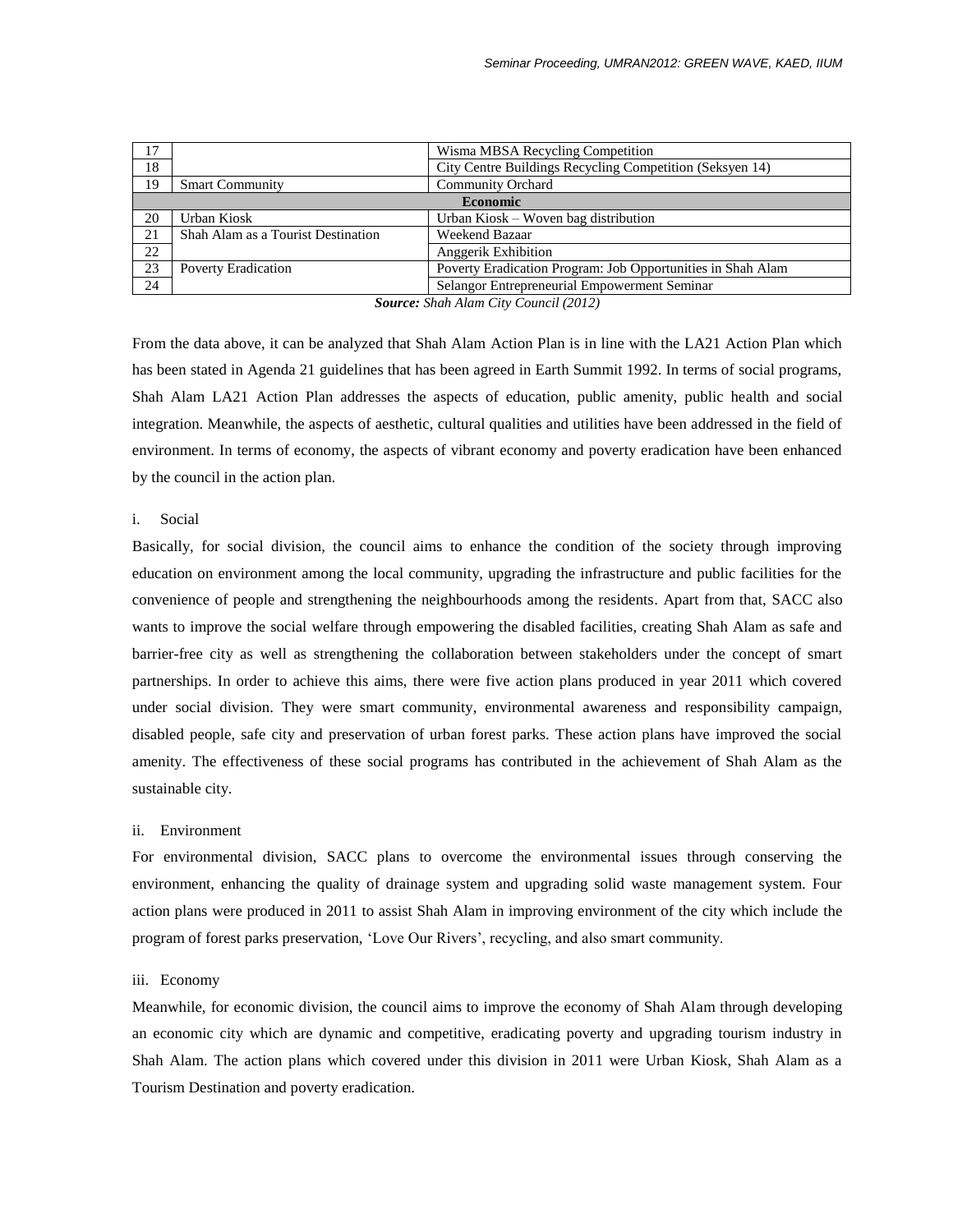## **Successful programs**

Two LA21 programs have been evaluated to demonstrate the role of LA21 as one of the efforts by the government in achieving sustainable development.

### i. Safe City

Safe City is one of the action plans which covered under social division. According to Berita Harian (26<sup>th</sup> October 2004), safe city defined as a city which is free from any physical, social and mental harm. Besides, the people are always in the most secure, prosperous, healthy, happy and live with confidence. The implementation of Safe City concept has been one of the main agenda in the development in Shah Alam. The program has started the program implementation in 2010. Without the safety aspects in city life, it is difficult for the people to attain well-being. Shah Alam has implemented 14 out of 15 steps in Safe City program. Table 2 shows the crime statistics in SACC from 2004 to 2011.

Under the Safe City project, SACC worked closely with the Royal Malaysian Police as well as residents associations to prevent crime. Besides, SACC also works closely with the Malaysian Crime Prevention Foundation, a non-governmental organization (NGO), towards a low crime index in the city. The city council"s partnership with the authorities and NGO"s has resulted in the identification of hotspot areas in Shah Alam. It has more than three dozen closed-circuit television cameras (CCTVs) installed in hotspot areas to monitor crime and safety. Councilors and the police work closely to target crime in SACC"s respective zones. Pedestrian areas with snatch-theft cases have been upgraded with barriers and bollards. SACC has also installed flood lighting at car parks, tunnels and other locations to facilitate surveillance (Selangor Times, 2011).

| <b>Table 2:</b> Crime statistics in Shah Alam City |  |  |  |  |  |  |
|----------------------------------------------------|--|--|--|--|--|--|
|----------------------------------------------------|--|--|--|--|--|--|

| Year                                     | 2004  | 2005  | 2006  | 2007  | 2008          | 2009  | 2010                       | 2011  |
|------------------------------------------|-------|-------|-------|-------|---------------|-------|----------------------------|-------|
| <b>Case total</b>                        | 5.290 | 4.879 | +.935 | 5,325 | 0.27<br>4.02. | 6.988 | $\sim$ 0.1 $\sim$<br>0.212 | 5.419 |
| Shah Alam City Council (2012)<br>Source: |       |       |       |       |               |       |                            |       |

Since the Safe City program implemented in 2010, the case total has decreased 7.64% from 6,315 in 2010 to 5,419 in 2011. This data shows the success of Safe City program which contribute in the decreasing of crime statistics in Shah Alam.

#### ii. Shah Alam Trees for Life

SACC claims that one of the most successful programs that have been organized in the city is "Shah Alam Trees for Life'. This program has been started since September 2010 and still in progress until now. This program has been organized through stages. Until December 2011, the outcome of the program as follows:

|  |  | <b>Table 3:</b> The Outcome of Shah Alam Trees for Life Program |
|--|--|-----------------------------------------------------------------|
|--|--|-----------------------------------------------------------------|

| No. | Items                         | 2010      | 2011   | <b>TOTAL</b> |
|-----|-------------------------------|-----------|--------|--------------|
|     | Number of volunteers involved | 1.214     | 2,805  | +.019        |
| ∸   | Number of trees planted       | 714<br>υ. | 12,903 | 19,617       |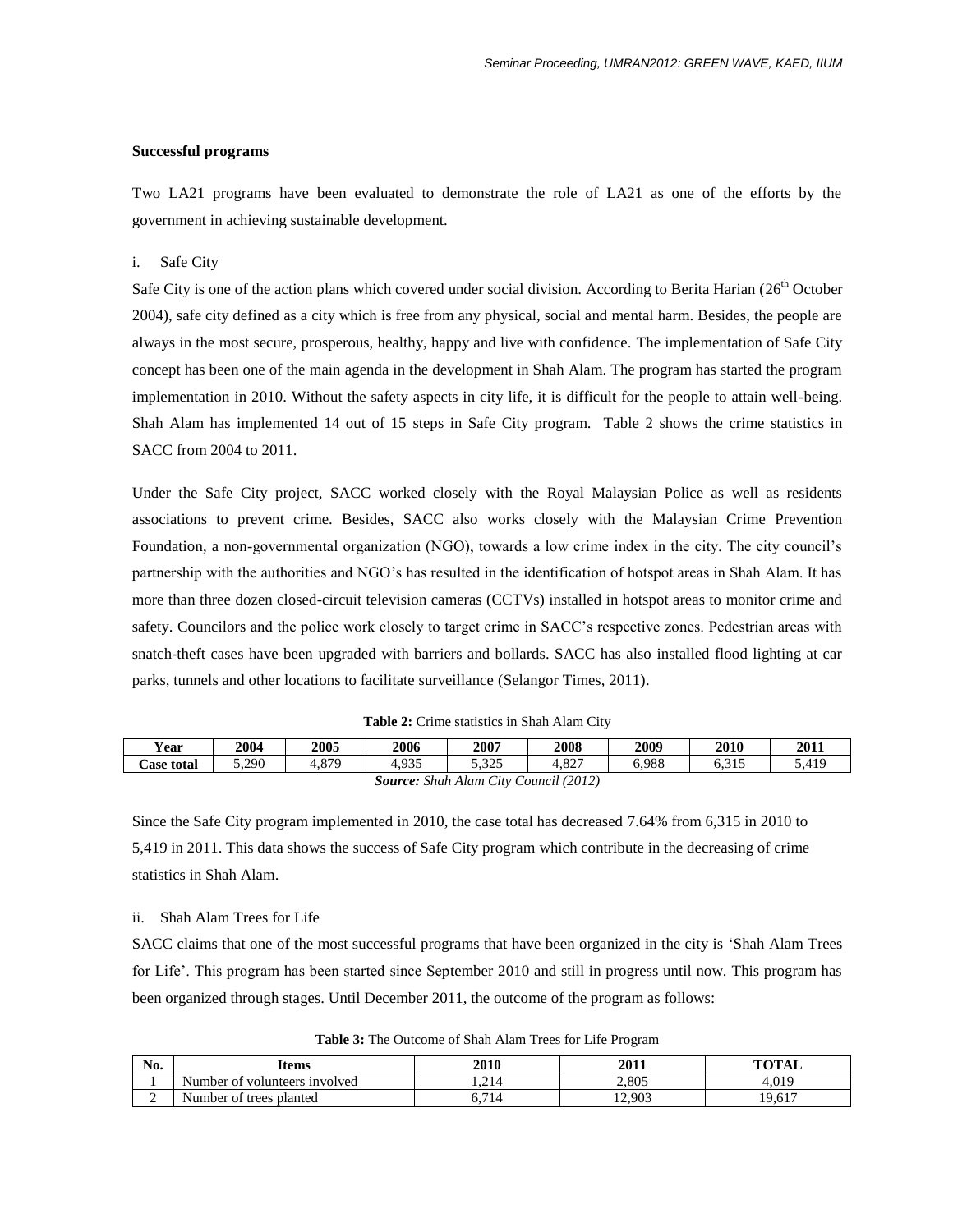|                                                                 | Number<br>rograms<br>∿ organized<br>nroo" | Dr<br>rams | program<br>еганиз | ograms<br>. . |  |  |
|-----------------------------------------------------------------|-------------------------------------------|------------|-------------------|---------------|--|--|
| (2012<br>Source:<br>$\mathcal{L}$ tty<br>- Shah Alam<br>Council |                                           |            |                   |               |  |  |

This program does not only contribute to the improvement of the environment, but the social integration as well. The number of volunteers which is increasing from 1,214 in 2010 to 2,805 in 2011 definitely showed the success of the program in improving the involvement of the residence on environmental program. The program succeeds in attracting various groups of stakeholders such as private sector, local authority, local community and corporate bodies to participate. Some of the NGOs and corporate agencies who have involved in this program since 2010, namely Eco Warriors, Yayasan Satu Malaysia, Xyratex Ltd, Alam Sekitar Sdn Bhd and Sime Darby (Basyar Mustapha, 2012). Sustainable development as was stated by MHLG (2002) can only be brought about by cooperation and partnership between all social and economic groups and interests. Shah Alam Trees for Life is one of the examples of programs which can be considered success in achieving sustainable development.

#### **Sustainable indicator for Shah Alam City Council**

The case study of Shah Alam City Council had successfully demonstrates the role of LA21 program in assisting the council to achieve sustainable development. The impact of LA21 programs in Shah Alam can be illustrated through the level of sustainability in MURNInet (*Figure 1*).



**Figure 1:** Sustainable Indicators for Urban Area: Shah Alam *Source: MURNINet (n.d.) and Shah Alam City Council (2012)*

The result from MURNInet shows that the sustainability level of Shah Alam is increasing every year. Year 2010 showed the highest percentage that has been achieved by the council with 90.19% mark, which was also the first among cities in Selangor. In addition, in national level, SACC has been awarded as the Sustainable City for three years running, from 2008 to 2010 (Shah Alam City Council, 2012). This achievement showed the efforts of the council in ensuring LA21 programs to be continuously done with the collaboration of other stakeholders in the city. The partnership between the stakeholders has been successfully formed to help Shah Alam to achieve sustainable development.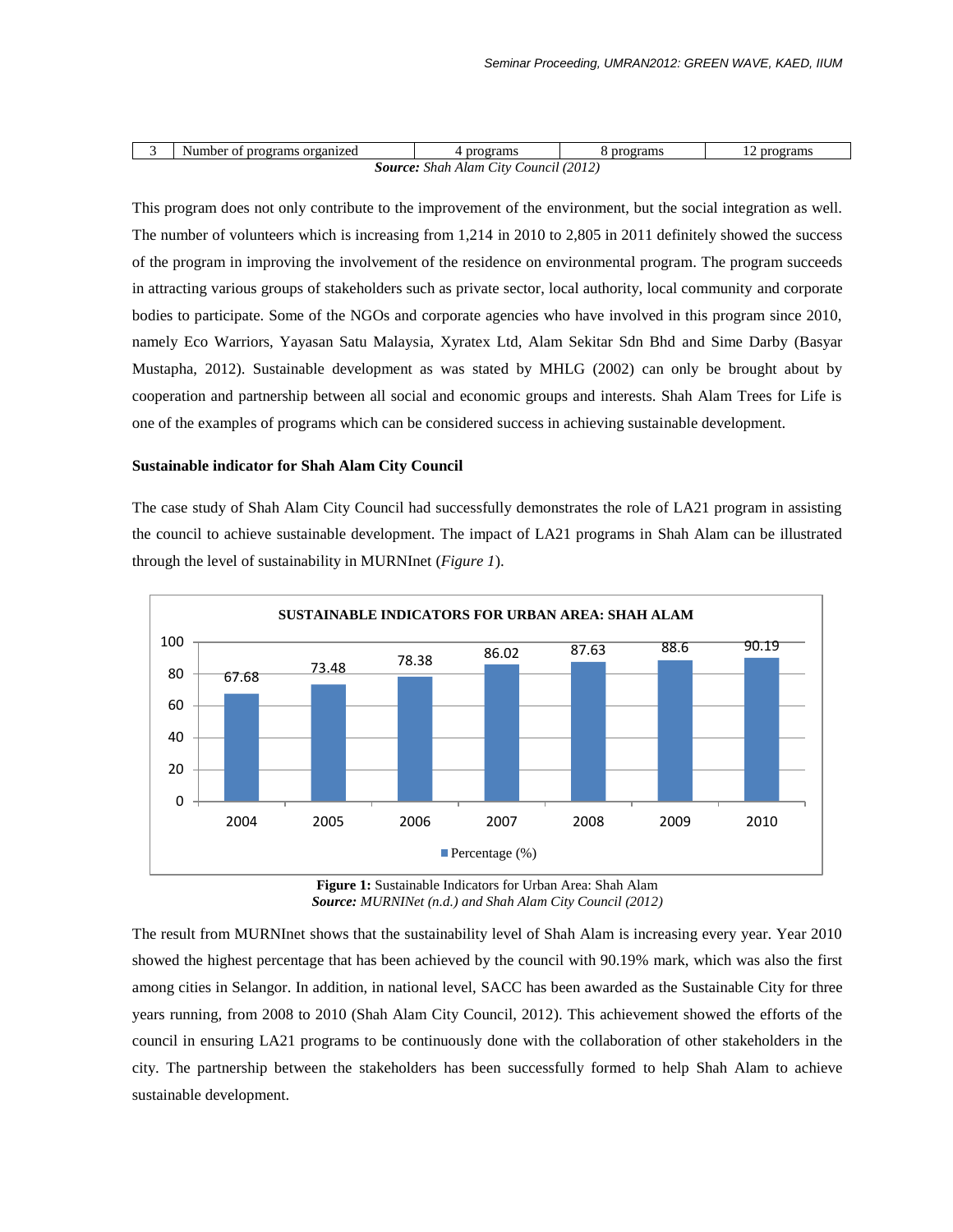#### **CONCLUSIONS AND RECOMMENDATION**

In conclusion, this study was about assessing the implementation of LA21 programs in Shah Alam City. From the findings and analysis, it proves LA21 Action Plan has assisted the Shah Alam City in achieving sustainable development. The award of sustainable city for three years running shows the effectiveness of the programs implemented. One of the vital aspects in the success of LA21 Action Plan is the participation from the stakeholders. The programs which have been organized by SACC such as Safe City program and Shah Alam Trees for Life succeed with the commitment and involvement from the stakeholders. These programs had shown the importance of forging a partnership between the local authority and stakeholders in order for sustainable development to be accomplished. Thus, the preparation of LA21 Action Plan which includes environments, social and economic programs should be done together with all stakeholders in order to maintain and improve the sustainability level of Shah Alam City. In summary, LA21 Action Plan is indeed one of the tools to achieve sustainable development which should be implemented not only by Shah Alam City Council, but other local authorities as well.

# **REFERENCES**

Baker, S. (2006) *Sustainable Development*. Routledge, Taylor &Francis Group.

- Berita Harian. (2004, October 26).Bandar Selamat Bebas Ancaman Fizikal, Sosial dan Mental. *Berita Harian*.
- Brundtland, G. H., et al. (1987). *Our Common Future: Report of the World Commission on Environment and Development*. New York: Oxford University Press.
- Ekins, P. (2000) *Economic Growth and Environmental Sustainability: The Prospects for Green Growth*. London: Routledge.
- Fowke, R., and Prasad, D. (1996). Sustainable Development, Cities and Local Government. *Australian Planner*, 33(2), 61–66.
- Glasbergen, P. (2007). Setting the Scene: The Partnership Paradigm in The Making. In Glasbergen, P., Biermann, F. and Mol, Arthur P.J. (Eds.), *Partnerships, Governance and Sustainable Development: Reflections on Theory and Practice* (pp.2)*.* Edwards Elgar Publishing Limited.
- Government of Selangor (2003). *"Agenda 21 Selangor: Selangor's Commitment to Sustainable Development".* Town and Country Planning Department, Selangor.
- International Council for Local Environmental Initiatives (ICLEI) (1997) *"Local Government Implementation of Local Agenda 21".* ICLEI, Toronto, Canada.
- Joseph, C., Pilcher, R. and Taplin, R. (2009, December). *Exploring Why Malaysian Councils Disclose Sustainability Information on Websites.* A paper reviewed and accepted for the 8th Australasian Conference on Social and Environment Accounting Research (CSEAR 2009).
- Koch, M. and Grubb, M (1993) *Local Agenda 21. The Earth Summit Agreements: A Guide and Assessment.* Earthscan Publications Ltd, London.
- Materialism. (n.d.). In *Business Dictionary*. Retrieved from http://www. businessdictionary.com
- Ministry of Housing and Local Government, Malaysia, Economic Planning Unit and United Nations Development Programme (UNDP) (2002) *"An implementation guide and Case Studies: Local Agenda 21 Malaysia"*; Kuala Lumpur.
- Muhd Basyar Mustapha (2012, March 31). Students help green Shah Alam. *The Star Online*. Retrieved from http://www.thestar.com.my
- MURNINet. (n.d.). Retrieved from http://www.murninetselangor.gov.my
- Nakaguchi, T. (2004). Policies for sustainable development and the present situation and challenge for Local Agenda 21. In K. Kawasaki, T. Nakaguchi, & K. Ueta (Eds.), *Kankyo management to machi zukuri: Sanka to komyuniti gabanansu* (pp. 28-39). Kyoto, Japan: Gakugei Shuppan-sha.